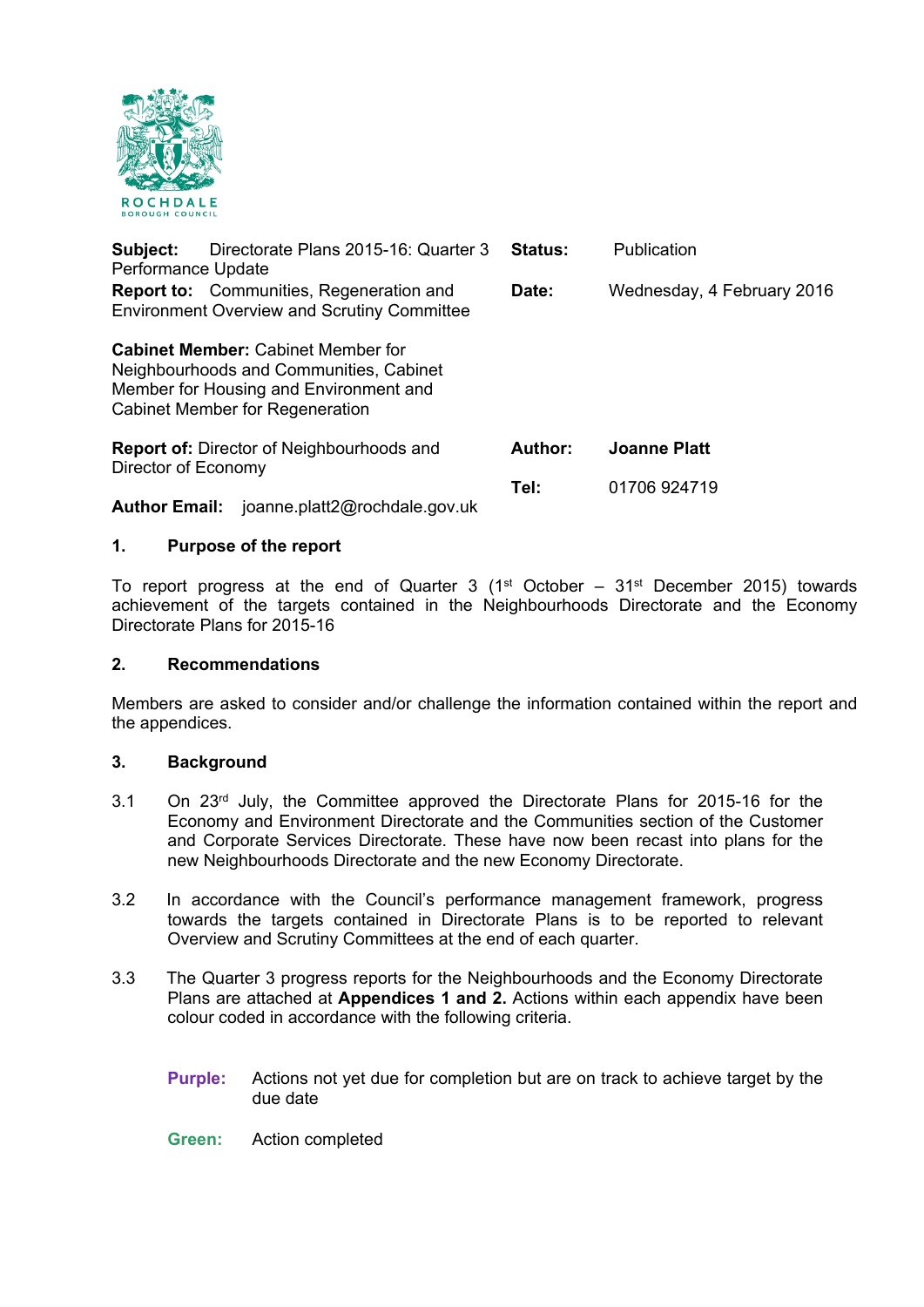- **Amber:** Action not fully completed or not on track to be completed by the target date due to circumstances outside of the directorate's control
- **Red:** Action not fully completed or not on track to be completed by the target date

The Appendices include a commentary against any actions that are purple, amber or red.

# **4. ECONOMY DIRECTORATE PLAN 2015-16 QUARTER 3 PROGRESS**

# **4.1 Performance Overview**

4.76% of the actions (1 action) included in the Directorate Plan 2015-16 is completed with a further 71.43% (15 actions) not yet due for completion but nevertheless on track to achieve target. 23.81% (5 actions) are off target due to circumstances outside the directorate's control.



# **4.2 Performance Highlights**

 **Flooding response** - The Re-opening the Roch project is designed to reduce the impact and duration of flooding in the Town Centre by diverting flood water back into the river channel as soon as practicable. The recent floods were caused by exceptional levels of rainfall, falling on to already saturated moors and the amount of water that came down the Roch to the Town Centre was more than the entrance to the culvert at Liv Bridge could cope with. The river water flowed over the bridge, across the town centre towards the Butts and went back into the river channel. There is no doubt that without the re-opening the water would have spread further damaging the Town Hall and that the town centre would have been flooded for longer.

The Council and the Rochdale Development Agency (RDA) is working with other Greater Manchester authorities and the Department of Communities and Local Government (DCLG) to provide additional financial support to those that have been most severely affected by flooding. We have also been working with the Business Growth Hub to ensure we have sufficient business advisor support.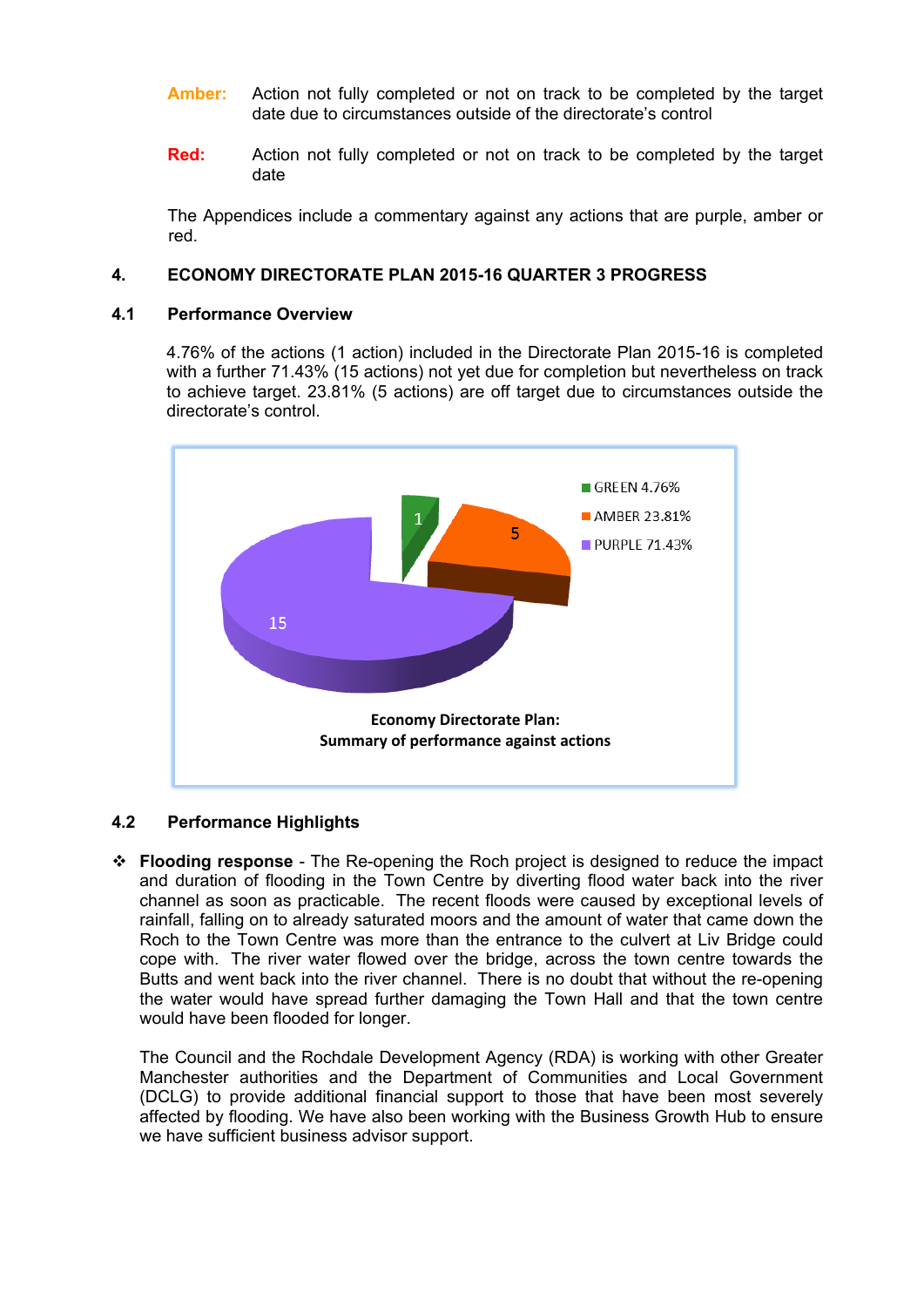- In quarter 3, the RDA received 76 **new industrial and commercial property enquiries**, of which 39 were from businesses outside the borough, and 28 related to Kingsway Business Park. Fifty new jobs have been created by The Company Shops' investment at Stakehill. Employment Links, part of the Economic Affairs Team supported the recruitment process for these jobs. More than 200 new jobs will be created in the borough when Middleton's Warwick Mill is redeveloped into a Global Trade Hub with business space, cafes and restaurants. The Chinese investment of £50m has recently secured planning permission from the Council.
- The number of **planning applications** submitted to the Council remains consistently high, a sign of continued economic investment in the Borough.
- The **GM Spatial Framework** will be a new 20 year statutory development plan document for Greater Manchester which will set out the scale and broad distribution of development which will be needed to accommodate the economic growth ambitions for the conurbation as set out in the Greater Manchester Strategy. AGMA undertook an eight week consultation on a 'Growth Options' document and a 'call for development sites' which concluded on 11 January 2016. Officers will be working with AGMA to review responses including those submissions of sites within the Borough where additional development could be accommodated.
- **Building Control** Income remains slightly above budgetary targets and our market share remains high. In response to the flooding the service has been heavily involved in a large dangerous building reported at Whitfield Brow, Littleborough, where a land slip affected the retaining wall to 9 properties and resulted in the houses being evacuated and alternative accommodation provided. Work is ongoing at the time of writing to manage this incident safely. The service continues working closely with colleagues across AGMA to explore options for joint working.
- The use of **external funding** has enabled the Economic Affairs team to target the borough's youth unemployment levels and those for whom spoken English skills have been a barrier to employment. Both these programmes have been so successful that the funders have offered funding from other areas of the country to continue the good work. Data recently released shows an increase in the average wage levels in the borough. Although this still is lower that the resident wage levels, it is an indication of better quality jobs and the reaction of employers to pay more to attract or retain key skills. A total of 3,650 interventions have taken place with 1,788 measurable outcomes delivered by over 150 volunteer trained Community Champions.
- **Rochdale Town Centre** Progress has been made with the Town Hall Project a Heritage Lottery Fund bid was submitted in December; The Market relocation – a report has been commissioned on the future of the market and its location; and the Town Centre East/Genr8 scheme – announcements of Marks and Spencer and Next made in November with more to come in the New Year, plus progress on the agreements to take forwards the planning application during 2016.
- **Middleton** Grants totalling £290,000 were approved for the repair and restoration of Conservation Area properties in last quarter. At its next meeting on January 19th the Board will be requested to approve grants for private properties totalling more than £250,000.

#### **4.3 Performance Exceptions**

 **The Solar Farm at Chamber House Farm** cannot now be progressed due to government changes to the subsidy regime. The project may still be financially viable in the future if the cost of equipment continues to fall.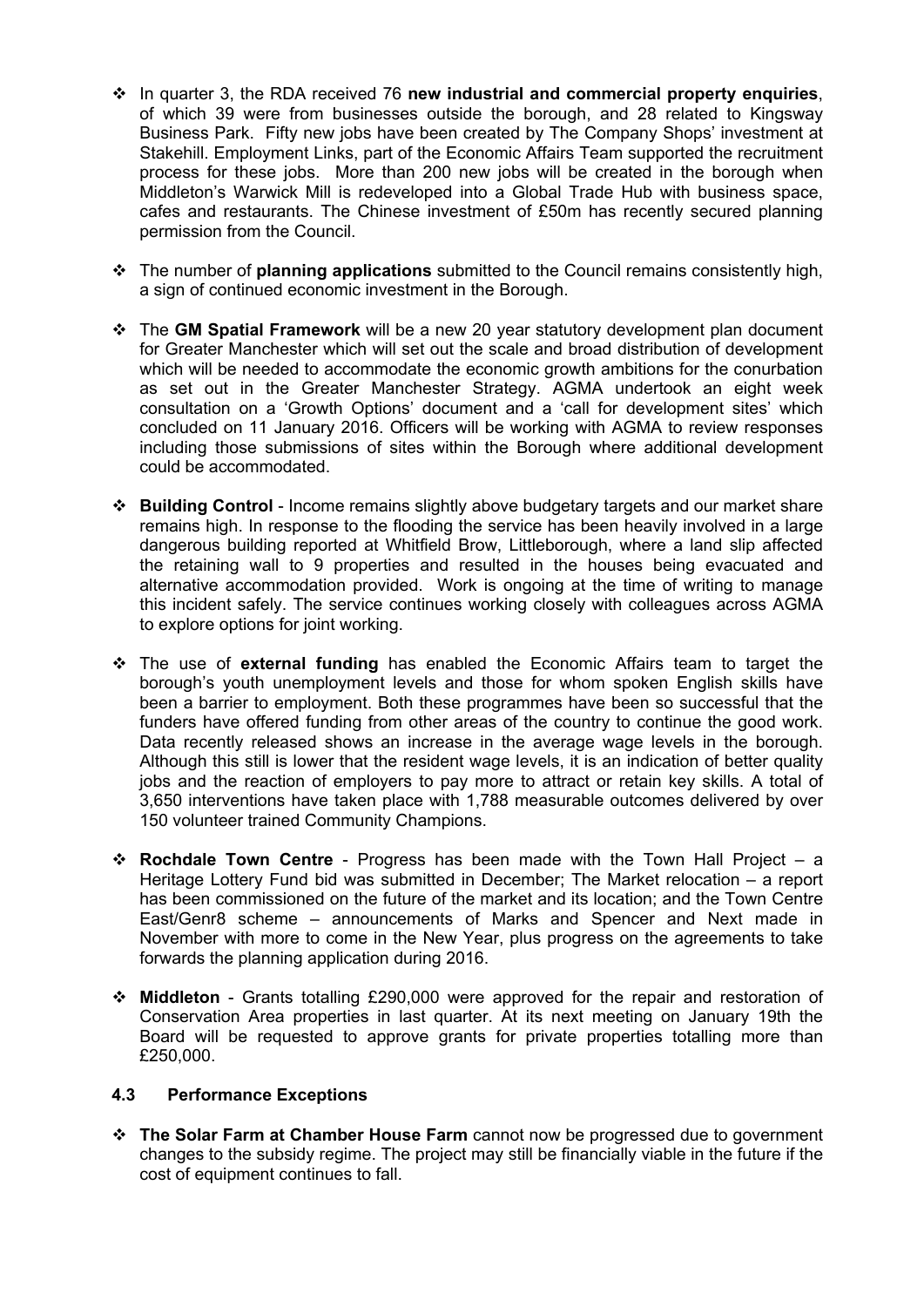The report from the Planning Inspector is still awaited on the **Core Strategy** submission. It is hoped the Inspector will clarify his position during January 2016.

# **5. NEIGHBOURHOODS DIRECTORATE PLAN 2015-16 QUARTER 3 PROGRESS**

#### **5.1 Performance Overview**

25.71% of the actions (9 actions) included in the Directorate Plan 2015-16 are completed with a further 54.29% (19 actions) not yet due for completion but nevertheless on track to achieve target. 17.14% (6 actions) are off target due to circumstances outside of the Directorate's control and 2.86% (1 action) is red.



#### **5.2 Performance Highlights**

- **Highways Shared Service:** The Outline Business Case for the Co-located Highways Shared Service has been approved by CEO's of the participating authorities and now being shared with staff. The Full Business case is now being prepared scheduled for approval June 2016.
- J**unction 19 Link Road and Hareshill road Improvements:** Work is continuing on the highway alignment and full options appraisal is being completed leading to submission of an outline / final business in 2016/2017 with construction to follow in the next 2/3 years
- **Highways Maintenance Programme 2016-18**: We have agreed a £2.4m 2 year forward programme with members for highway maintenance.
- The Directorate played a key role in the Council's response to the **Boxing Day floods** with officers heavily involved in coordinating the recovery process.

This included dealing with emergency evacuations, alternative accommodation needs, providing rest centres for communities affected, checks on vulnerable people, clearance of waste, provision of skips, keeping residents informed of the support available, the provision of sandbags, co-ordination of community volunteers, visits to residential and business premises affected, financial support for residents and businesses affected, liaison with service providers affected by the flooding i.e. Electricity North West, United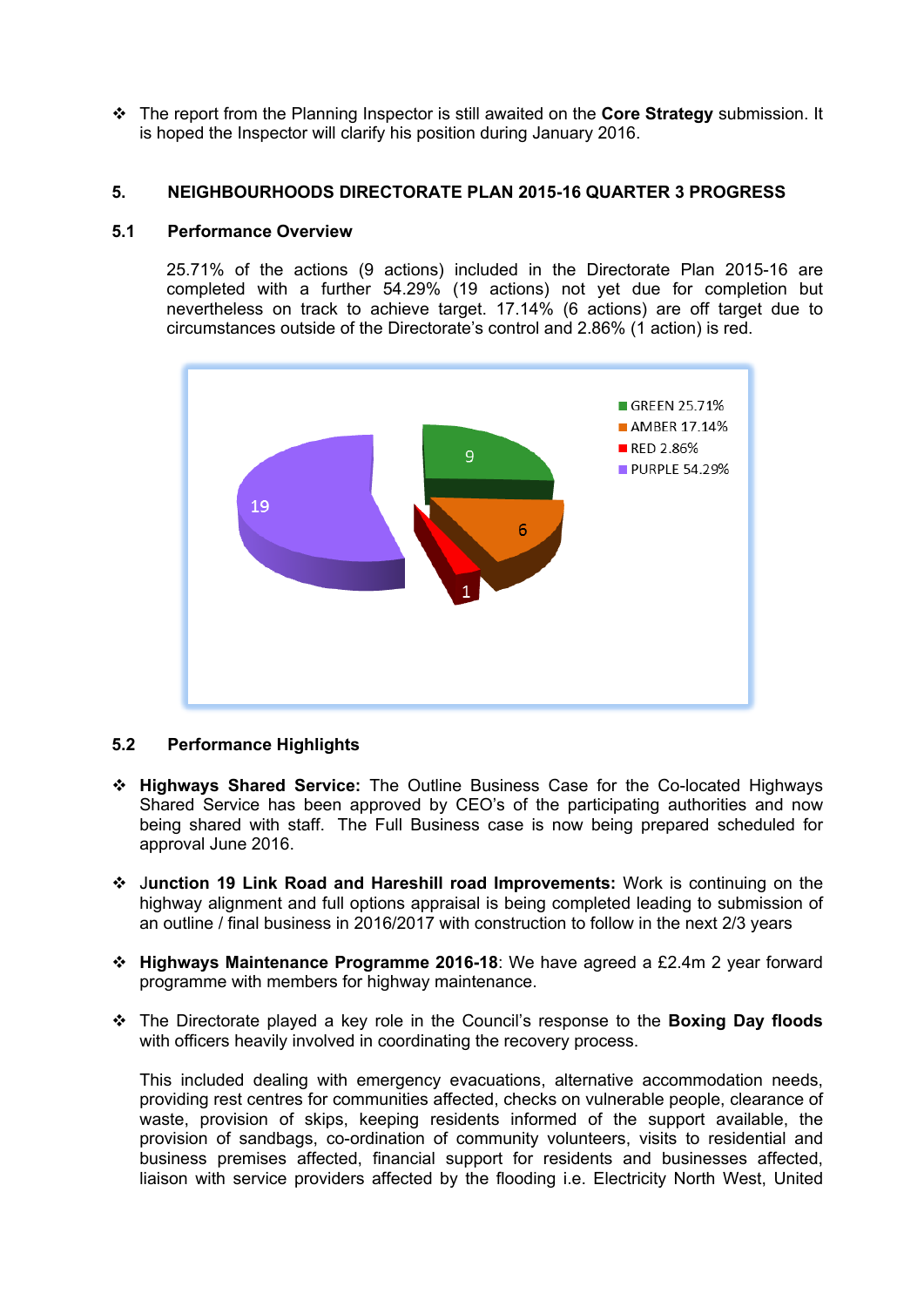Utilities, assessment of structure damage caused and repairs as appropriate, and reopening the Town Hall to provide a call in/crises centre providing food and hot drinks to volunteers and members of the public and delivering food and supplies to those most affected by the floods.

. In addition business continuity arrangements were required in light of the Council's main building Number One Riverside being affected by the floods. This included initial action to mitigate damage to the ground floor by removing soft furnishings, isolating crucial power sources to save IT equipment and plant and ensuring the cooling system to the ICT servers was operational throughout.

- **Town Hall Restructure**: the introduction of new structure within the Town Hall has already started to show early signs of improved service delivery with an expectation of achieving additional increases in commercial bookings for 2016
- **Schools:** The Facilities Management team is working very closely with the Holy Family RC & CE College in supporting the college to attain 100% recyclable status by providing special recycling bins for plastics, papers packaging and food waste, ensuring that material that is sent to landfill sites is an absolute minimum. It is hoped that if this project is successful it can be rolled out to all schools within the Borough
- **Waste collection Service:** Early analysis shows that the Boroughs new weekly food waste recycling service helped increase recycling rates in the borough to 49.6% during November an increase of 13.7% from the same time last year. With more than 6,000 new recycling bins delivered to households since September, recycling rates are predicted to continue to increase. The new service sees general waste and other recyclable materials collected on a three-weekly cycle and will help the council save at least £1million a year in waste disposal costs.
- **Engaging BME Communities in recycling campaign**: In addition to new waste collection calendars, an online collection calendar, marketing literature and social media releases, the Recycling Team has engaged and spoken directly with more than 33% of all households within the Borough face to face to promote the new recycling and weekly food waste collection service.

In addition to this and to focus on our harder to reach areas in terms of recycling, a food waste video has been developed to engage the BME community to recycle more of their food waste in the new kitchen and doorstep caddies. The video will link faith to recycling and be available in both Urdu and English. The video will focus on women preparing food, placing food in the caddy and presenting the brown bin/caddy for collection. This video will be available from early February and DVD's will be made available to community groups, individuals and of course on line via the council's website.

- **Christmas tree recycling:** To help us recycle even more, 25 recycling points for Christmas trees were made available to residents across the Borough. This wood will be shredded into mulch to improve the Borough's parks, woodland and countryside.
- **Increase in Bin demand:** The new waste service rollout has seen the Environmental Management Team deliver an additional 6,000+ recycling bins to residents across the Borough. Demand was so high following the new waste service roll-out that despite our pre-planning, our new bin suppliers struggled to keep pace with our residents requirements. I'm pleased to report that following this short delay from our supplier, new bin stock is now in place and teams from across the whole service committed themselves to getting bins out to residents in time for Christmas.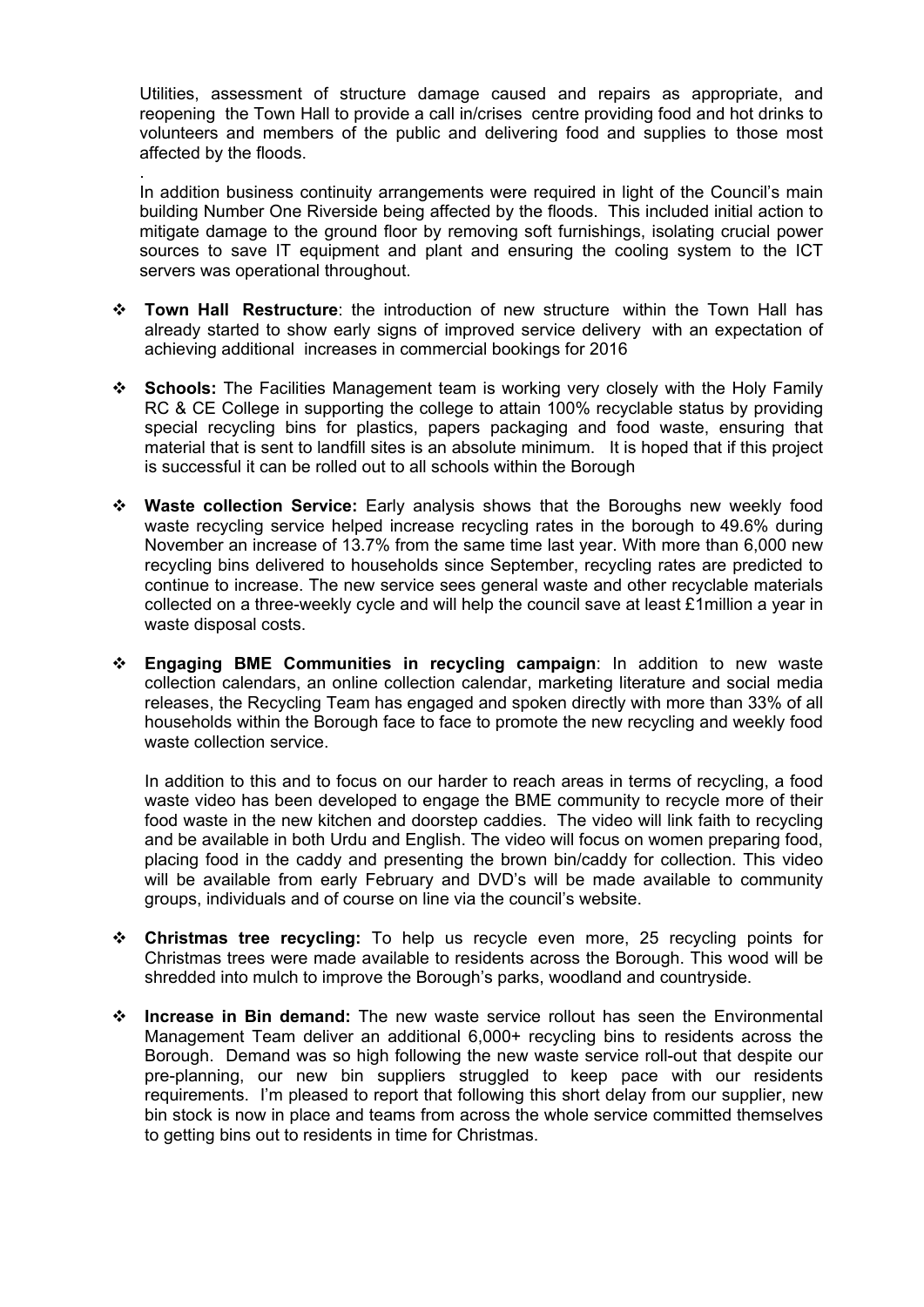- **Continuing our Clean and Green success:** In October further funding was made available to keep in place the majority of our temporary Clean and Green teams who have been doing an excellent job of clearing grot spots in support of our front line streets teams for the past twelve months. This funding will ensure these individual township based teams are in place to continue clearing grot spots until the end of March 2016. These teams continue to receive compliments across the Borough for their work and the difference they are making whilst reacting to Elected Member reports for service. Of late, the teams have also been busy clearing leaf-fall from footpaths in high risk areas such as sheltered housing complexes.
- **Bloomin wonderful**: The amount of work which our friends and neighbourhood groups across the Borough including staff from our Environmental Management Service put into the 'Townships in Bloom' scheme this year was considerable. Many awards were received across the Borough and next year we hope to build upon this success. This year's success is a great example of how our limited front line resource and groups of dedicated volunteers can work together to improve the local environment and in effect produce a better outcome despite the current financial climate.

In addition to these achievements, we also welcomed the news that the hard work had paid off even further by securing retaining the coveted Green Flag status for our existing parks and cemeteries.

 **The new cemetery site** is up and running at Denehurst Park and work is continuing on bringing the rest of this open space and wider park area up to a better standard. In order to drive this development forward, a draft Masterplan has been finalised and will be presented to Township Members for consultation in February 2016. This plan makes provision for a new café site, play facilities and new footpaths amongst other development work that is hoped to bring the Park and Cemetery area to the coveted Green Flag standard in the coming years.

A new memorial granite table for receiving floral tributes into the woodland cremated remains garden at Heywood Cemetery has recently been completed and installed. The new facility is expected to help with meeting demand for floral tributes over the Christmas period and other peaks of demand.

- **Fleet Management:** The Service has recently taken receipt of three new 100% electric vehicles, the first ever in our council fleet. Not only will these vehicles be cleaner and greener with no emissions or fuel requirement, they will reduce service delivery costs in terms of fuel spend, tax and insurance costs, saving money whilst helping to save the environment.
- The **street lighting replacement programme** is now in its final year with Eon working to achieve the final milestone. To date 23,875 existing street lights and illuminated signs have been removed, and 23,936 new energy efficient street lights and illuminated signs have been installed and commissioned which represents approximately 96% of the replacement programme. As Eon are ahead of programme, It is anticipated that the replacement project will be completed early in the New Year and months before the programme completion date of 4th July 2016.

Street lighting faults are continuing to be repaired in an average time of 3 working days. This excludes faults associated with supply failures, which are referred to Electricity Board (Electricity North West) for repair.

 A very successful Beer festival took place in November - visitors came from around the country using the Metrolink, trains and bus services and the event was quoted by CAMRA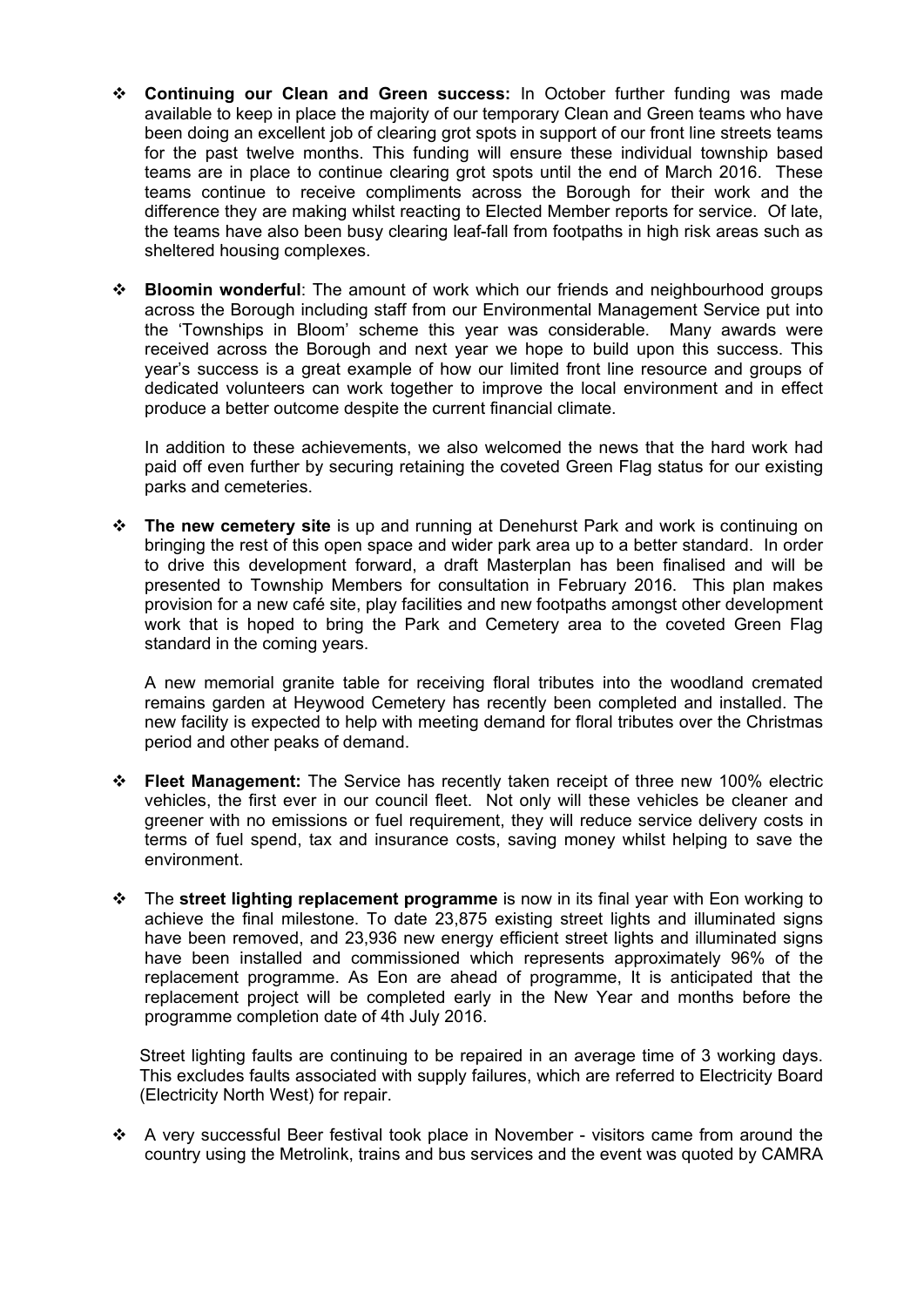as being "one of the finest locations in the county to stage a beer festival with over 1,600 people attended coming from as far as Lincolnshire".

The beer festival has re booked for next year. The event is staged for charity and it is expected that £5K will be raised for the Mayors Charity.

 **Housing on former Council owned sites:** Keepmoat Homes are continuing to make significant progress with the construction of new homes for sale on the Furrows Park/Martindale Crescent site in Middleton.

At the end of November 2015, 48 of the 108 properties to be developed had been completed, 31 properties were under construction and 47 properties had been sold

Keepmoat are also progressing well on the Dean Street site in Rochdale. At the end of November 2015 the company had completed 49 properties and a further 19 units were under construction. A total of 39 properties have been sold.

Countryside Properties are progressing with their 69 unit development on Nile Street in Rochdale. All the homes on the site will be for private rent. The first properties are due to be completed in June 2016 and the development is being promoted on the Lettings Agent site where people can express their interest.

# **6. Conclusions**

6.1 Monitoring shows that overall, good progress is being made in delivering against the targets in Directorate Plans for 2015-16. A further update showing progress at the end of the year will be brought to Committee in June 2016.

#### **7. Alternatives considered**

7.1 Not applicable

# **8. Financial Implications**

8.1 None – priorities in Directorate plans are delivered within approved budgets.

#### **9. Legal Implications**

9.1 None

#### **10. Personnel Implications**

10.1 None

# **11. Corporate Priorities**

11.1 All actions in Directorate Plans are linked to the Corporate Priority or Priorities to which they contribute.

#### **12. Risk Assessment Implications**

- 12.1 None
- **13. Equalities Impacts**